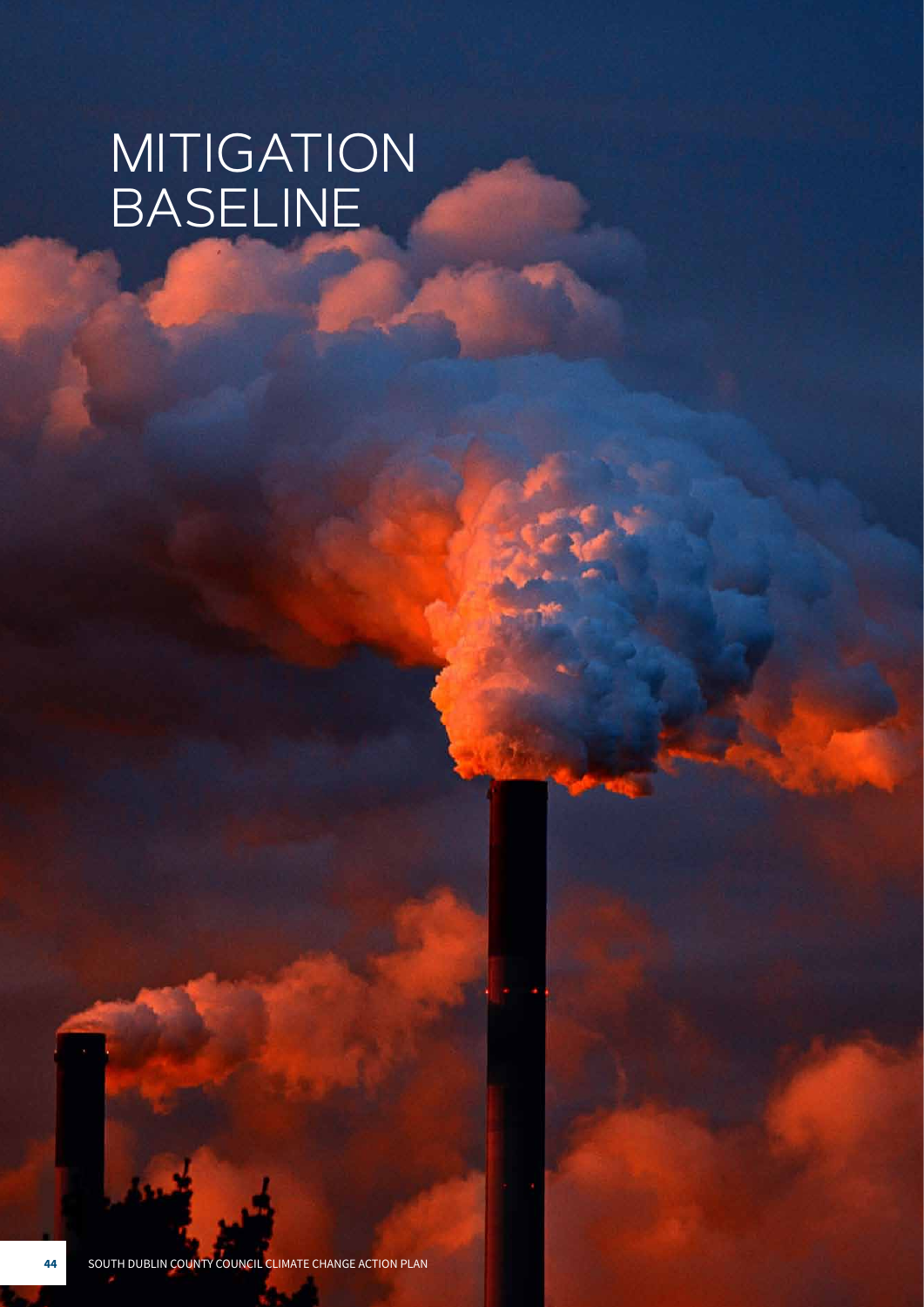## **SOUTH DUBLIN COUNTY COUNCIL'S ENERGY USE & EMISSIONS**

South Dublin County Council (SDCC) is responsible for the energy use and emissions from its buildings and facilities, its public lighting, and also its vehicle fleet. The information from the Sustainable Energy Authority of Ireland's (SEAI's) Monitoring and Reporting (M&R) database shows that SDCC consumed a total of 53 GWh (gigawatt hours) of primary energy in 2017. The energy database also shows that SDCC improved its energy performance by 25.4% between the baseline year and 2017. This highlights a gap-to-target of 7.6%, meaning that SDCC must improve its energy performance by a further 7.6% between now and 2020, in order to meet its 33% energy reduction target.

The Council's public lighting was the highest energy consumer, accounting for 48% of the Council's overall primary energy consumption. Buildings and facilities were the second highest energy consumers, accounting for 43% of the total energy consumption, while the municipal fleet accounted for 9% of the total energy use.



Figure 15 Significant Energy Users



*Figure 16 SDCC's Annual Energy Performance Compared to the 33% Glidepath*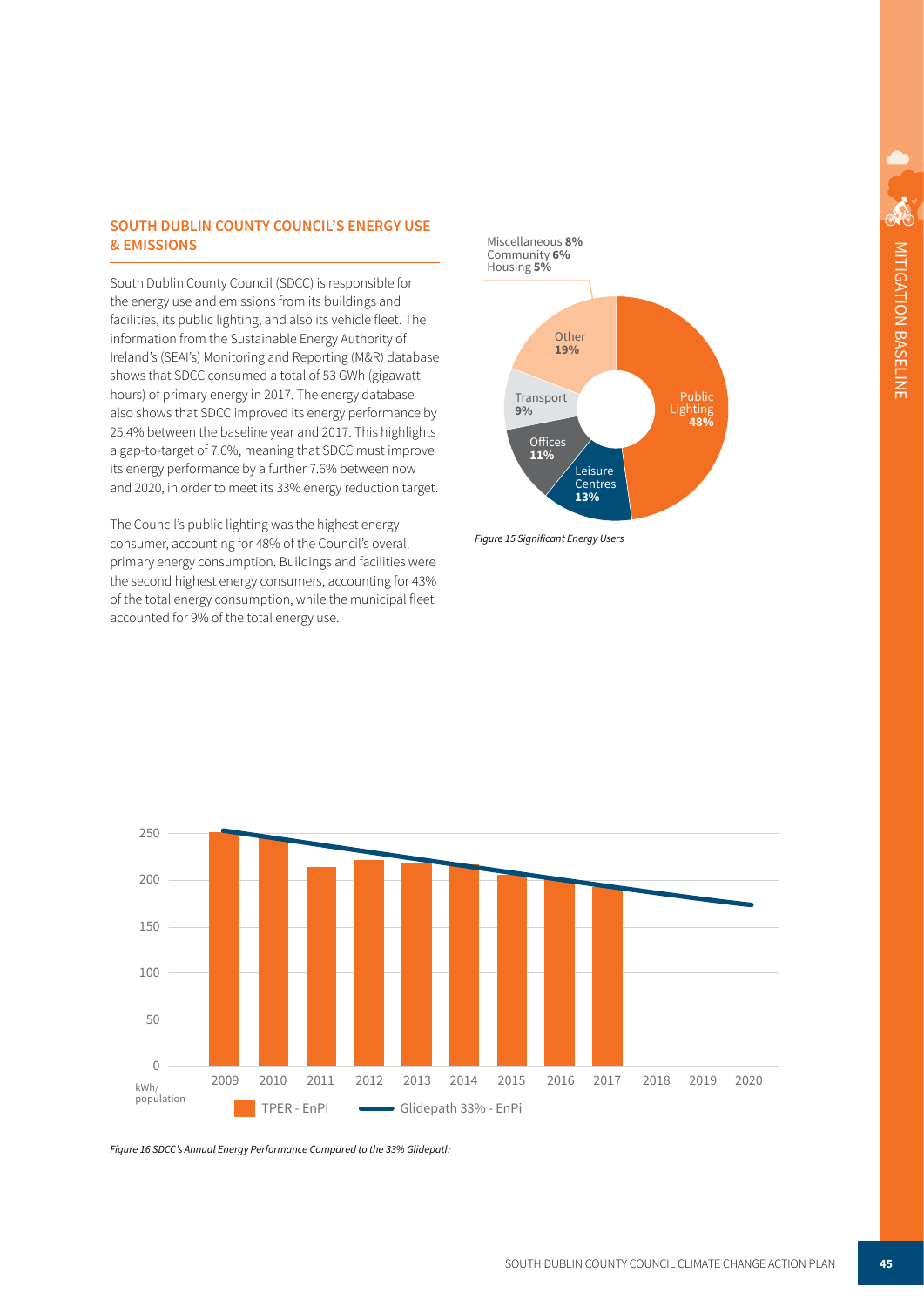

### **SDCC'S EMISSIONS PER FUEL TYPE**



#### **SDCC'S EMISSIONS PER CATEGORY**





 *Figure 17 SDCC's Emissions 2009-2017, with Projected Glide Path to the 40% Reduction Target by 2030*

 is committed to reducing its own emissions by 40% by 2030, compared  $\frac{1}{2}$  cutting its UWITER instruments by 40 70 by 2000 to the baseline year, which is an average of between 2006 – 2008. As a signatory to the Covenant of Mayors for Climate and Energy, SDCC

is now 3,270 tonnes of CO<sub>2</sub> (23%) away from the 2030 target of a 40%<br>emission reduction. Figure 17 shows that SDCC's emissions decreased from 14,230 tonnes of CO<sub>2</sub> in 2009 to 11,800 tonnes of CO<sub>2</sub> in 2017. This means that SDCC emission reduction.

 $\frac{1}{2} \left( \frac{1}{2} \frac{1}{2} \frac{1}{2} \right) \left( \frac{1}{2} \frac{1}{2} \right) \left( \frac{1}{2} \frac{1}{2} \right)$  Public lighting was the biggest emitter at 49%, followed by buildings and facilities and then the municipal fleet, which contributed 42% and 9% to the Council's emissions, respectively.

 In 2017, 77% of emissions by the Council came from electricity; this was mainly due to the large amount of electricity used in public lighting and in buildings/facilities. Natural gas was the second highest contributor to emissions at 13%. The majority of gas was used in buildings and facilities in SDCC to meet heating demands. Diesel, which made up part of the energy used for the vehicle fleet, accounted for 6% of the total emissions.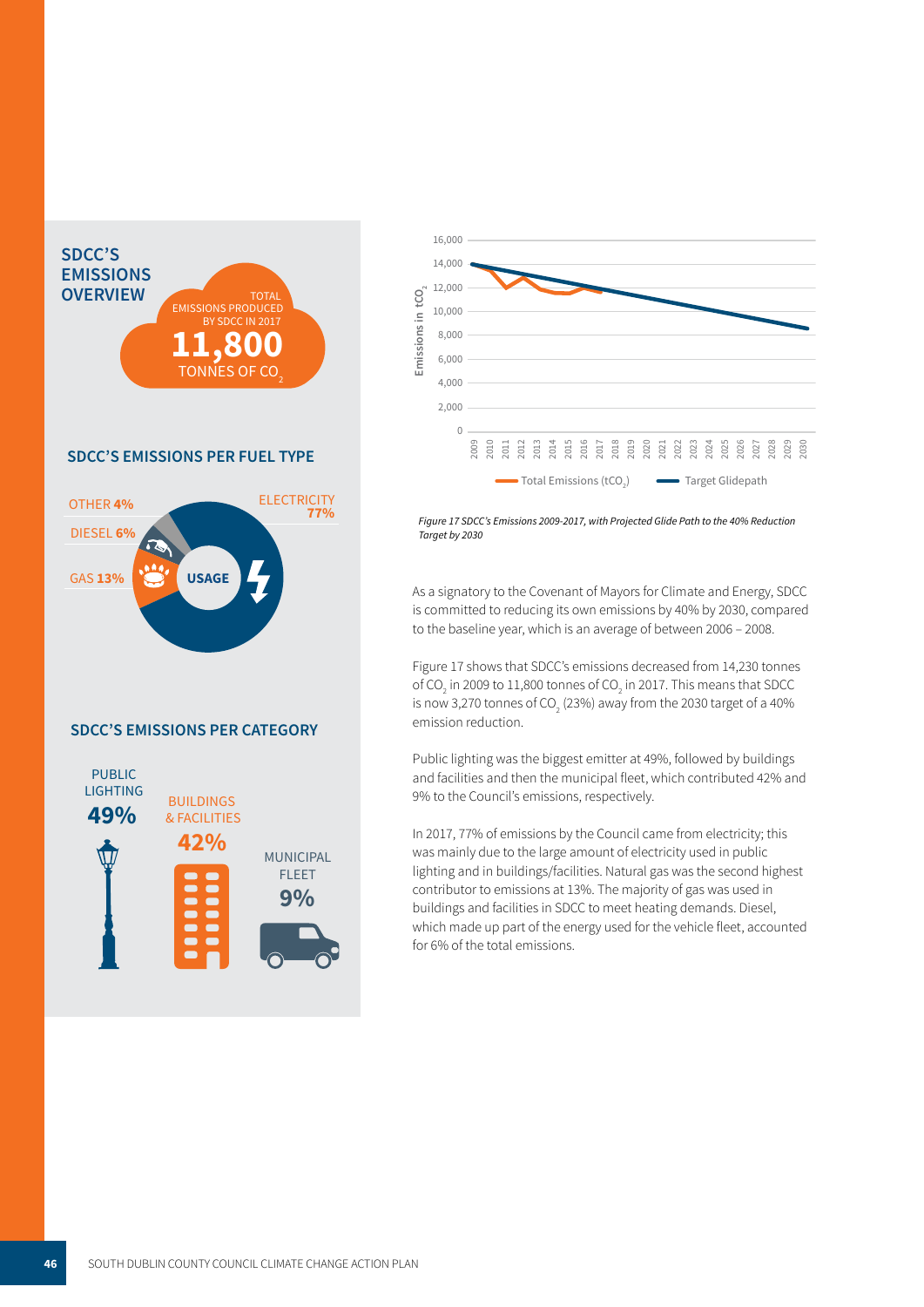# **SOUTH DUBLIN COUNTY COUNCIL'S SOCIAL HOUSING**

reduce these emissions, through energy efficiency upgrades.<br>The meet meeths and labels information for CDCC's assist refurbishment of its social housing stock, but not the day-to-day energy use of its tenants. However, the Council can take steps to SDCC is responsible for the allocation, maintenance and

 properties with a 'G' rating are the least efficient. The most recently-available information for SDCC s social discussions and the council's social housing data for 2016 The most recently-available information for SDCC's social and SEAI's Building Energy Rating (BER) Research Tool. A BER is a certificate of energy efficiency of a property. Properties that achieve an 'A1' rating are the most energy efficient, while

 Figure 18 below shows the BERs for all the social housing stock in South Dublin. We can see that the most common rating was C2, which made up 27% of the total social housing stock; of the housing stock was rated C3 or better, which reflects the this was higher than the county-wide average D rating. 77% retrofitting work already carried out by SDCC to upgrade the less efficient social housing stock.

 the charts. There were very few F and G rated houses; they made Of the total social housing stock, 47 units had an A3 rating. However, no A1 or A2 dwellings could be found in South Dublin for 2016 and data gathered from SEAI's BER Research Tool did not contain any A1 or A2 dwellings, so these are not reflected in up just 1% of the total social housing stock in South Dublin.

# **SOCIAL HOUSING EMISSIONS OVERVIEW 29.180 tC TOTAL EMISSIONS FROM** SOCIAL HOUSING SECTOR IN 2016



77% OF SOCIAL HOUSING STOCK IN SOUTH DUBLIN WAS RATED C3 OR BETTER. WITH **C2 BEING THE MOST COMMON BER TYPE** 



FOLLOWED BY ELECTRICITY AT 30%, WHICH SHOWS THE MAJORITY OF **EMISSIONS CAME FROM THE NEED TO MEET HEATING REQUIREMENTS** 



Figure 18 SDCC's Social Housing Units by Construction Period and BER Rating, as in 2016